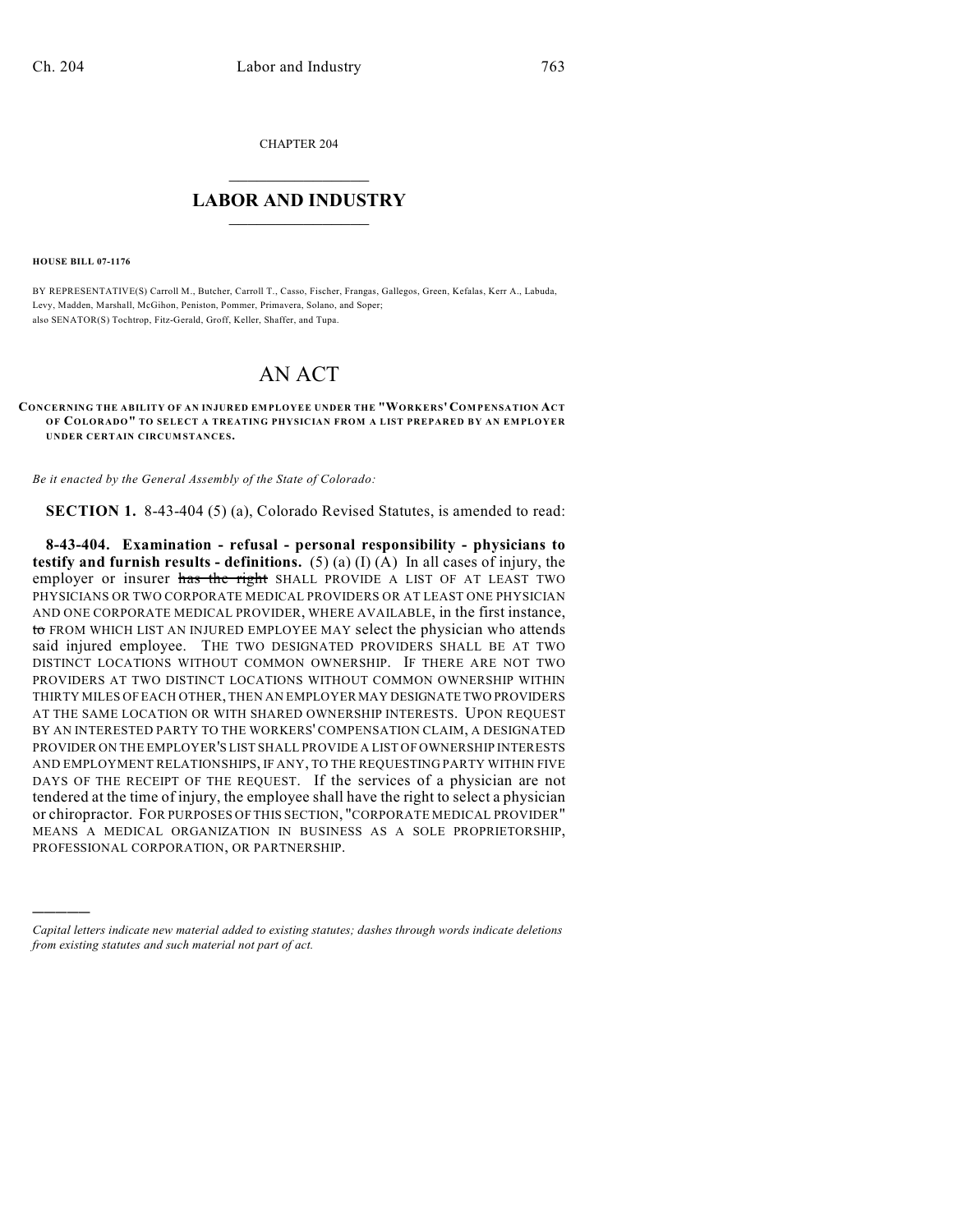764 Labor and Industry Ch. 204

(B) IF THERE ARE FEWER THAN FOUR PHYSICIANS OR CORPORATE MEDICAL PROVIDERS WITHIN THIRTY MILES OF THE EMPLOYER'S PLACE OF BUSINESS WHO ARE WILLING TO TREAT AN INJURED EMPLOYEE, THE EMPLOYER OR INSURER MAY INSTEAD DESIGNATE ONE PHYSICIAN OR ONE CORPORATE MEDICAL PROVIDER, AND SUBPARAGRAPHS (III) AND (IV) OF THIS PARAGRAPH (a) SHALL NOT APPLY. A PHYSICIAN IS PRESUMED WILLING TO TREAT INJURED WORKERS UNLESS HE OR SHE INDICATES TO THE EMPLOYER OR INSURER TO THE CONTRARY.

(II) (A) IF THE EMPLOYER IS A HEALTH CARE PROVIDER OR A GOVERNMENTAL ENTITY THAT CURRENTLY HAS ITS OWN OCCUPATIONAL HEALTH CARE PROVIDER SYSTEM, THE EMPLOYER MAY DESIGNATE HEALTH CARE PROVIDERS FROM WITHIN ITS OWN SYSTEM AND IS NOT REQUIRED TO PROVIDE AN ALTERNATIVE PHYSICIAN OR CORPORATE MEDICAL PROVIDER FROM OUTSIDE ITS OWN SYSTEM.

(B) IF THE EMPLOYER HAS ITS OWN ON-SITE HEALTH CARE FACILITY, THE EMPLOYER MAY DESIGNATE SUCH ON-SITE HEALTH CARE FACILITY AS THE AUTHORIZED TREATING PHYSICIAN, BUT THE EMPLOYER SHALL COMPLY WITH SUBPARAGRAPH (III) OF THIS PARAGRAPH (a). FOR PURPOSES OF THIS SUB-SUBPARAGRAPH (B), "ON-SITE HEALTH CARE FACILITY" MEANS AN ENTITY THAT MEETS ALL APPLICABLE STATE REQUIREMENTS TO PROVIDE HEALTH CARE SERVICES ON THE EMPLOYER'S PREMISES.

(III) AN EMPLOYEE MAY OBTAIN A ONE-TIME CHANGE IN THE DESIGNATED AUTHORIZED TREATING PHYSICIAN UNDER THIS SECTION BY PROVIDING NOTICE THAT MEETS THE FOLLOWING REQUIREMENTS:

(A) THE NOTICE IS PROVIDED WITHIN NINETY DAYS AFTER THE DATE OF THE INJURY, BUT BEFORE THE INJURED WORKER REACHES MAXIMUM MEDICAL IMPROVEMENT.

(B) THE NOTICE IS IN WRITING AND SUBMITTED ON A FORM DESIGNATED BY THE DIRECTOR. THE NOTICE PROVIDED IN THIS SUBPARAGRAPH (III) SHALL ALSO SIMULTANEOUSLY SERVE AS A REQUEST AND AUTHORIZATION TO THE INITIALLY AUTHORIZED TREATING PHYSICIAN TO RELEASE ALL RELEVANT MEDICAL RECORDS TO THE NEWLY AUTHORIZED TREATING PHYSICIAN.

(C) THE NOTICE IS DIRECTED TO THE INSURANCE CARRIER OR TO THE EMPLOYER'S AUTHORIZED REPRESENTATIVE, IF SELF-INSURED, AND TO THE INITIALLY AUTHORIZED TREATING PHYSICIAN AND IS DEPOSITED IN THE UNITED STATES MAIL OR HAND-DELIVERED TO THE EMPLOYER, WHO SHALL NOTIFY THE INSURANCE CARRIER, IF NECESSARY, AND THE INITIALLY AUTHORIZED TREATING PHYSICIAN.

(D) THE NEW PHYSICIAN IS ON THE EMPLOYER'S DESIGNATED LIST OR PROVIDES MEDICAL SERVICES FOR A DESIGNATED CORPORATE MEDICAL PROVIDER ON THE LIST.

(E) THE TRANSFER OF MEDICAL CARE DOES NOT POSE A THREAT TO THE HEALTH OR SAFETY OF THE INJURED EMPLOYEE.

(F) AN INSURANCE CARRIER, OR AN EMPLOYER'S AUTHORIZED REPRESENTATIVE IF THE EMPLOYER IS SELF-INSURED, SHALL TRACK HOW OFTEN INJURED EMPLOYEES CHANGE THEIR AUTHORIZED TREATING PHYSICIAN PURSUANT TO THIS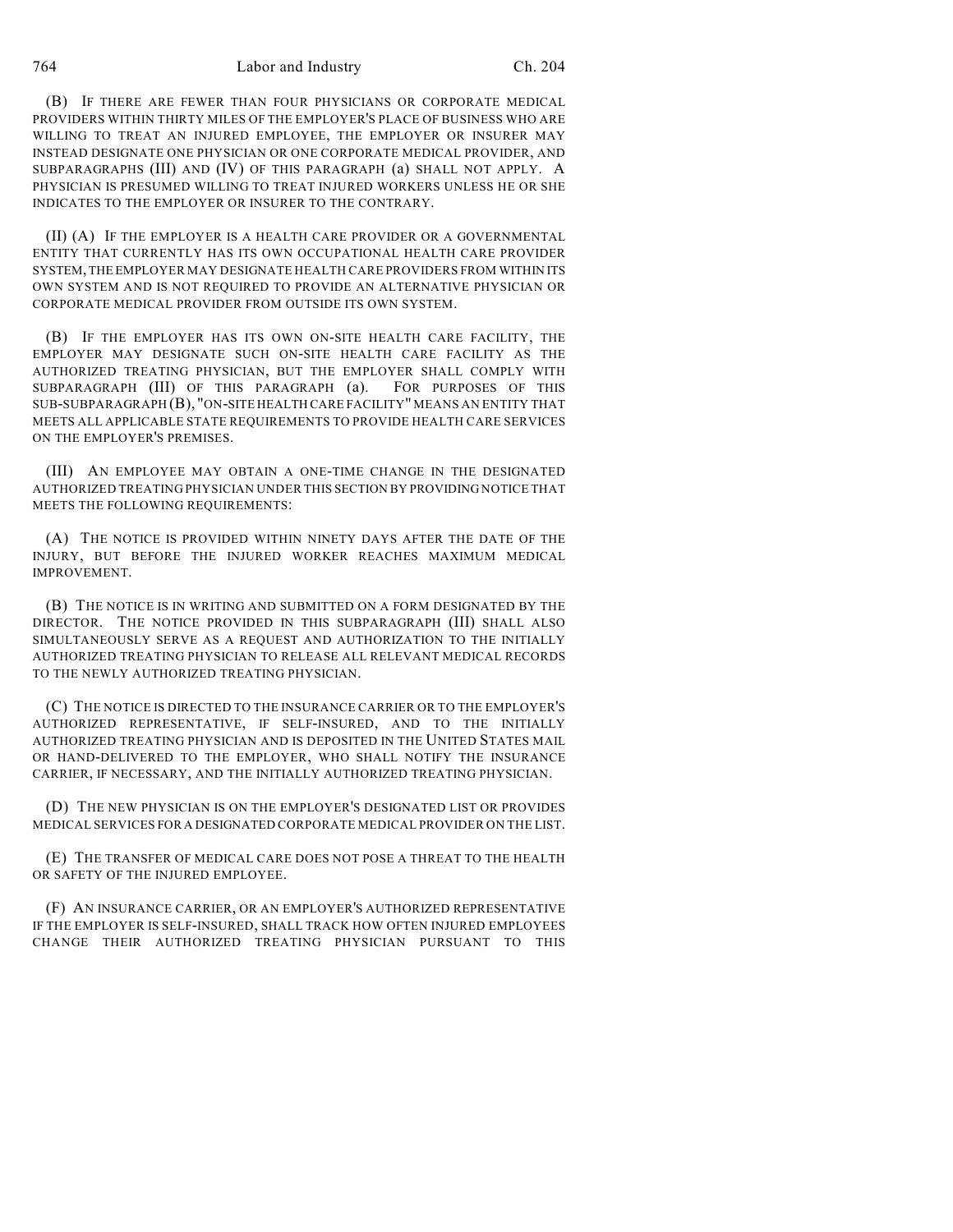SUBPARAGRAPH (III) AND SHALL REPORT SUCH INFORMATION TO THE DIVISION UPON REQUEST.

(IV) (A) WHEN AN INJURED EMPLOYEE CHANGES HIS OR HER DESIGNATED AUTHORIZED TREATING PHYSICIAN, THE NEWLY AUTHORIZED TREATING PHYSICIAN SHALL MAKE A REASONABLE EFFORT TO AVOID ANY UNNECESSARY DUPLICATION OF MEDICAL SERVICES.

(B) THE ORIGINALLY AUTHORIZED TREATING PHYSICIAN SHALL SEND ALL MEDICAL RECORDS IN HIS OR HER POSSESSION PERTAINING TO THE INJURED EMPLOYEE TO THE NEWLY AUTHORIZED TREATING PHYSICIAN WITHIN SEVEN CALENDAR DAYS AFTER RECEIVING A REQUEST FOR MEDICAL RECORDS FROM THE NEWLY AUTHORIZED TREATING PHYSICIAN.

(C) THE ORIGINALLY AUTHORIZED TREATING PHYSICIAN SHALL CONTINUE AS THE AUTHORIZED TREATING PHYSICIAN FOR THE INJURED EMPLOYEE UNTIL THE INJURED EMPLOYEE'S INITIAL VISIT WITH THE NEWLY AUTHORIZED TREATING PHYSICIAN, AT WHICH TIME THE TREATMENT RELATIONSHIP WITH THE INITIALLY AUTHORIZED TREATING PHYSICIAN SHALL TERMINATE.

(D) THE OPINION OF THE ORIGINALLY AUTHORIZED TREATING PHYSICIAN REGARDING WORK RESTRICTIONS AND RETURN TO WORK SHALL CONTROL UNLESS AND UNTIL SUCH OPINION IS EXPRESSLY MODIFIED BY THE NEWLY AUTHORIZED TREATING PHYSICIAN.

(E) THE NEWLY AUTHORIZED TREATING PHYSICIAN SHALL BE PRESUMED TO HAVE CONSENTED TO TREAT THE INJURED EMPLOYEE UNLESS THE NEWLY AUTHORIZED TREATING PHYSICIAN EXPRESSLY REFUSES IN WRITING WITHIN FIVE DAYS AFTER THE DATE OF THE NOTICE TO CHANGE AUTHORIZED TREATING PHYSICIANS. IF THE NEWLY AUTHORIZED TREATING PHYSICIAN REFUSES TO TREAT THE INJURED EMPLOYEE, THE EMPLOYEE MAY RETURN TO THE EMPLOYER TO REQUEST AN ALTERNATIVE AUTHORIZED TREATING PHYSICIAN. IF THE EMPLOYER DOES NOT PROVIDE AN ALTERNATIVE AUTHORIZED TREATING PHYSICIAN WITHIN FIVE DAYS AFTER THE EMPLOYEE'S REQUEST, RULES ESTABLISHED BY THE DIVISION SHALL CONTROL.

(V) IF THE AUTHORIZED TREATING PHYSICIAN MOVES FROM ONE FACILITY TO ANOTHER, OR FROM ONE CORPORATE MEDICAL PROVIDER TO ANOTHER, AN INJURED EMPLOYEE MAY CONTINUE CARE WITH THE AUTHORIZED TREATING PHYSICIAN, AND THE ORIGINAL FACILITY OR CORPORATE MEDICAL PROVIDER SHALL PROVIDE THE INJURED EMPLOYEE'S MEDICAL RECORDS TO THE AUTHORIZED TREATING PHYSICIAN WITHIN SEVEN DAYS AFTER RECEIPT OF A REQUEST FOR MEDICAL RECORDS FROM THE AUTHORIZED TREATING PHYSICIAN.

(VI) IN ADDITION TO THE ONE-TIME CHANGE OF PHYSICIAN ALLOWED IN SUBPARAGRAPH (III) OF THIS PARAGRAPH (a), upon written request to the insurance carrier or TO THE employer's authorized representative if self-insured, the AN INJURED employee may procure written permission to have a personal physician or chiropractor attend said TREAT THE employee. If such permission is neither granted nor refused within twenty days, the employer or insurance carrier shall be deemed to have waived any objection thereto TO THE EMPLOYEE'S REQUEST. Objection shall be in writing and shall be deposited in the United States mail or hand-delivered to